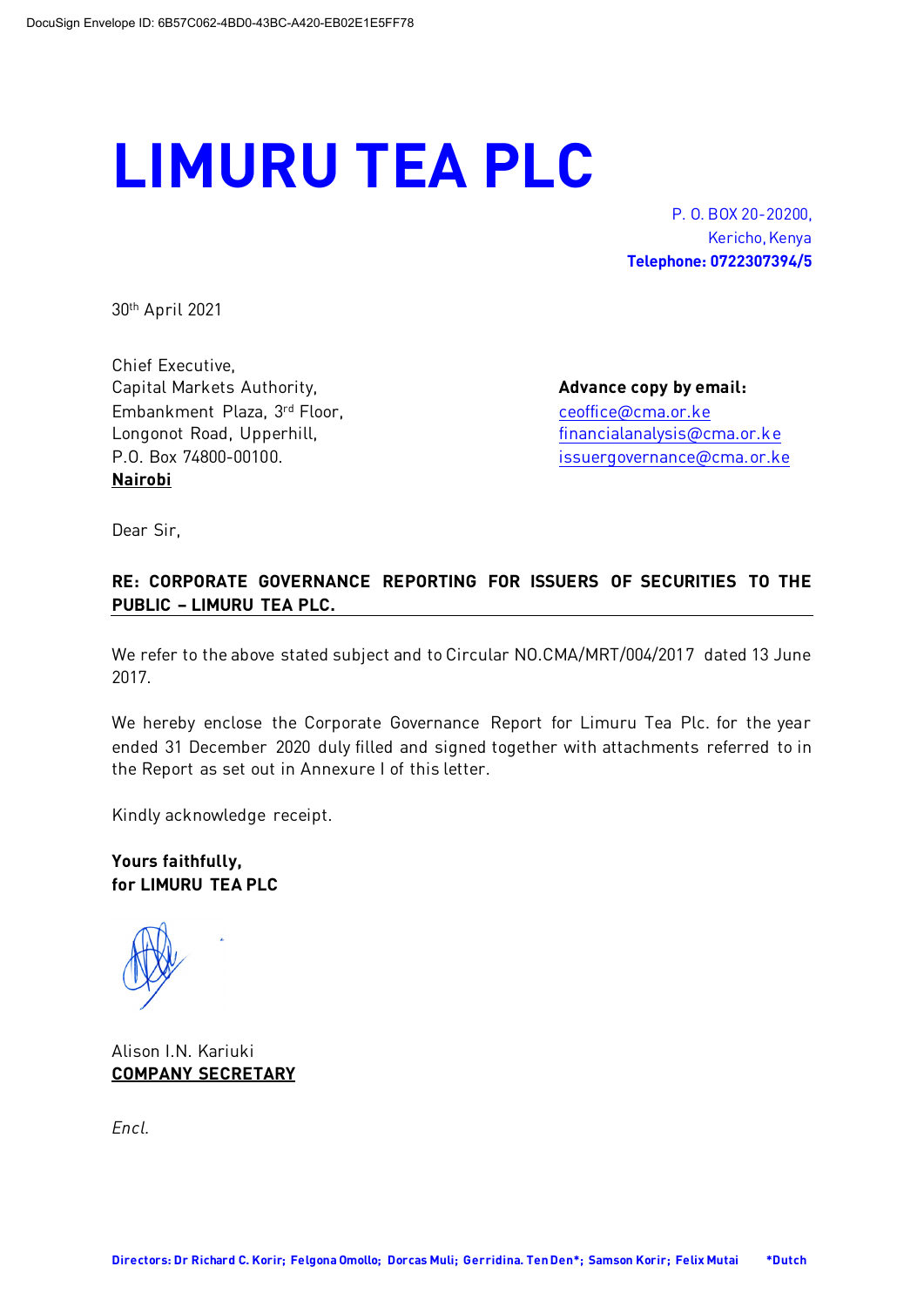## **ANNEXTURE I : INDEX OF DOCUMENTS ATTACHED TO THE REPORT**

- 1. Governance of Limuru Tea Plc;
- 2. Code of Business Principles;
- 3. Code of Business Principles Policy Avoiding Conflicts of Interest;
- 4. Code of Business Principles Reporting Avenues;
- 5. Minutes of Training 9th November 2017;
- 6. Training program by KIM
- 7. Copies of Certificates
- 8. Company's Strategy;
- 9. Board Composition;
- 10. Agenda for Nominations Committee Meeting held on 22 April 2021;
- 11. Annual Report for the Financial year ended 31st December 2020;
- 12. Diversity Policy;
- 13. Board Evaluation Results for 2020;
- 14. Related Party Transactions Policy;
- 15. Unilever Regenerative Agriculture Principles and Implementation Guide April 2021 <https://youtu.be/r048p-xujt0>;
- 16. Board Workplan, 2021;
- 17. Published abridged version of the financial statements;
- 18. Induction Program;
- 19. Training Plan, 2021;
- 20. Remuneration Policy & Minutes of AGM held on 25 May 2018;
- 21. Progress report on recommendations made in Legal, Compliance & Governance Audit Report for the year ended 31 December 2019;
- 22. Board Communication & Disclosure Policy;
- 23. AGM Notices for AGM conducted in 2019 in the Annual Report and the newspapers;
- 24. Audit Committee Minutes meetings held on 2019;
- 25. Code of Business Principles Policy Responsible Risk Management;
- 26. Code of Business Principles Policy Use of Information Technology;
- 27. Responsible Sourcing Policy procurement policy <http://www.unilever.com/responsible-sourcing-policy/> updated from time to time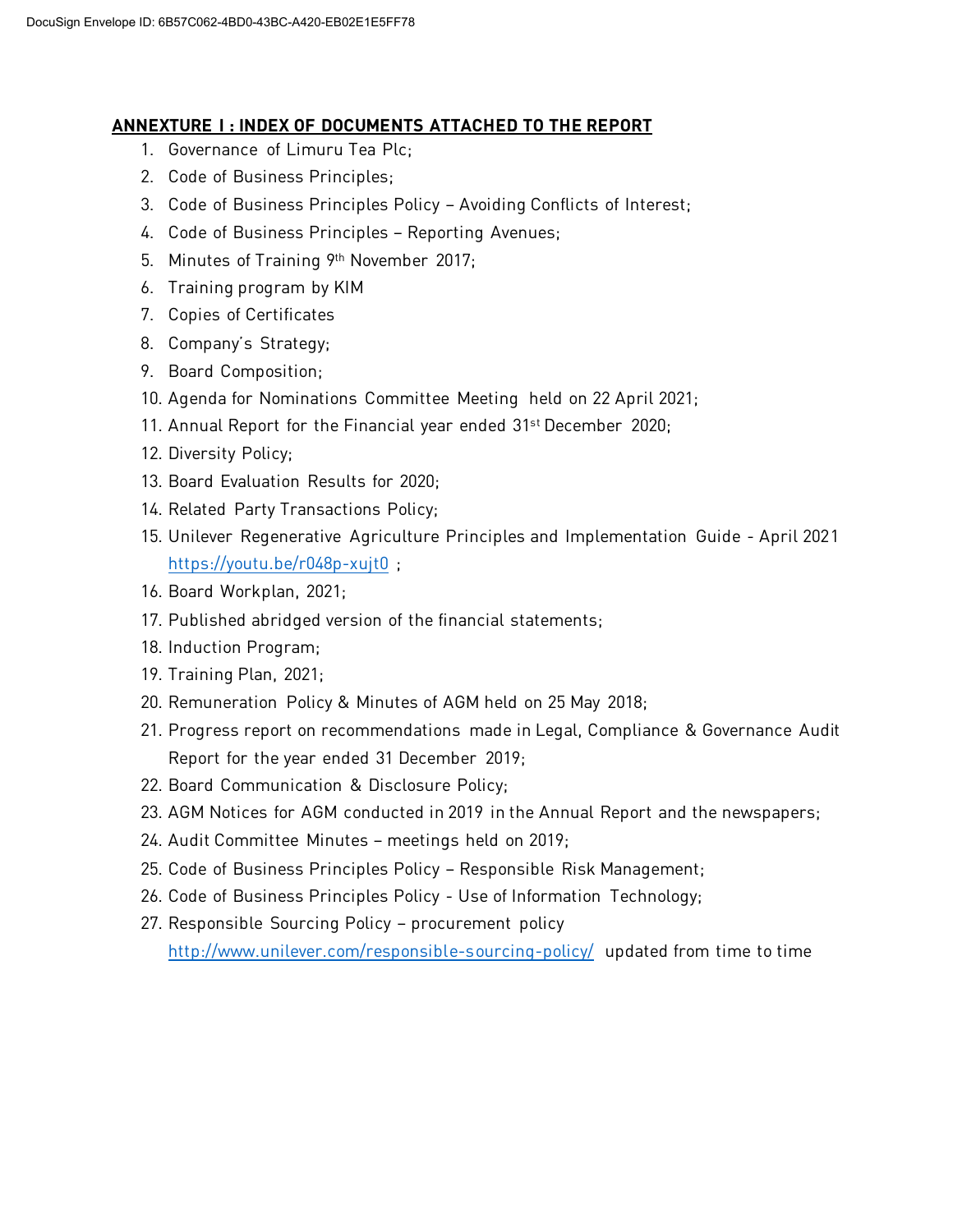*Company Secretary Signature* 

 $-2E8EBBAA059C4CB$ 

## **CORPORATE GOVERNANCE REPORTING TEMPLATE FOR ISSUES OF SECURITIES TO THE PUBLIC**

TO BE FILLED IN LINE WITH THE REQUIREMENTS OFTHE CODE OF CORPORATE GOVERNANCE PRACTICES FOR ISSUERS OF SECURITIES TO THE PUBLIC, 2015

| <b>Company Name (in full)</b>                                             | <b>LIMURU TEA PLC.</b> |                                                                                | <b>Company Details to be</b><br>Provided: |
|---------------------------------------------------------------------------|------------------------|--------------------------------------------------------------------------------|-------------------------------------------|
|                                                                           |                        | Company market to book ratio at end of financial year                          | 24,000,000:864,000,000                    |
| <b>Reviewer's Name</b>                                                    |                        | No of outstanding shares at end of financial year                              | 2,400,000                                 |
|                                                                           |                        | Closing price of stock at end of financial year                                | Ksh. 360.00                               |
| Stock Code                                                                |                        | Net sales as per Income Statement at end of financial year                     | Ksh. 96,670,000                           |
| Sector                                                                    |                        | Net loss as per Income Statement at end of financial year                      | Ksh. 3,665,000                            |
| Year -                                                                    |                        | Total debt (short and long term) as per Balance Sheet at end of financial year | <b>NIL</b>                                |
| Date of Financial Year End<br>31-Dec-20                                   |                        | Total equity as per Balance Sheet at end of financial year                     | Ksh. 190,781,000                          |
| DocuSigned by:<br><b>Chairman Signature</b>                               |                        | Total no. of Board members at end of financial year                            | 6                                         |
| -D0BC143661EF4AE                                                          |                        | No. of independent directors at end of financial year                          |                                           |
| DocuSigned by:<br><b>CEO Signature</b><br>Gerridina Johanna Maria Ten Ven |                        | No. of non-executive directors at end of financial year                        | 3                                         |

| No. | <b>Consec Mandatory</b><br>utive or 'apply or Part No.<br>explain' |     | <b>Question</b>                                                                                                                                                |                               | <b>Application - FA, PA</b><br>2,3&4 | Kenya Code Reference or NA - See Notes 1, Application or Explanation - Note 3 & 4                                                                                                                                                                                                                                         | <b>Source of Information</b>    |
|-----|--------------------------------------------------------------------|-----|----------------------------------------------------------------------------------------------------------------------------------------------------------------|-------------------------------|--------------------------------------|---------------------------------------------------------------------------------------------------------------------------------------------------------------------------------------------------------------------------------------------------------------------------------------------------------------------------|---------------------------------|
|     |                                                                    |     | <b>INTRODUCTION</b>                                                                                                                                            |                               |                                      |                                                                                                                                                                                                                                                                                                                           |                                 |
|     | M                                                                  | A.1 | Has the company developed and published a Board Charter which is<br>periodically reviewed and which sets out the Board responsibility for<br>internal control? | 1.1.2, 2.6.2, 6.3.2           | <b>FA</b>                            | The Company's Board Charter, which was last reviewed in March 2018, sets out the responsibilities if<br>the Board on internal controls, it is published and available on the Company's website.                                                                                                                           | <b>Governance of Limuru Tea</b> |
|     | M                                                                  | A.2 | Do the Board Charter or company documents distinguish the<br>responsibilities of the board from management in line with Code<br>requirements?                  | 1.1.2, 2.3.1, 2.3.2,<br>2.6.2 | <b>FA</b>                            | The Company's Board Charter differentiates the main duties and responsibilities of the Directors from<br>the Management.                                                                                                                                                                                                  | <b>Governance of Limuru Tea</b> |
|     | A or E                                                             | A.3 | Is there a statement indicating the responsibility of Board members for the<br>application of corporate governance policies and procedures of the<br>company?  | 1.1.6                         | FA                                   | The Board Charter clearly states that the Board is committed to comply with the provisions of the Code<br>of Corporate Governance Practices for Issuers of Securities to the Public 2015 (the "Corporate<br>Governance Code") and the ("Corporate Governance Regulations") as issued by the Capital Markets<br>Authority. | <b>Governance of Limuru Tea</b> |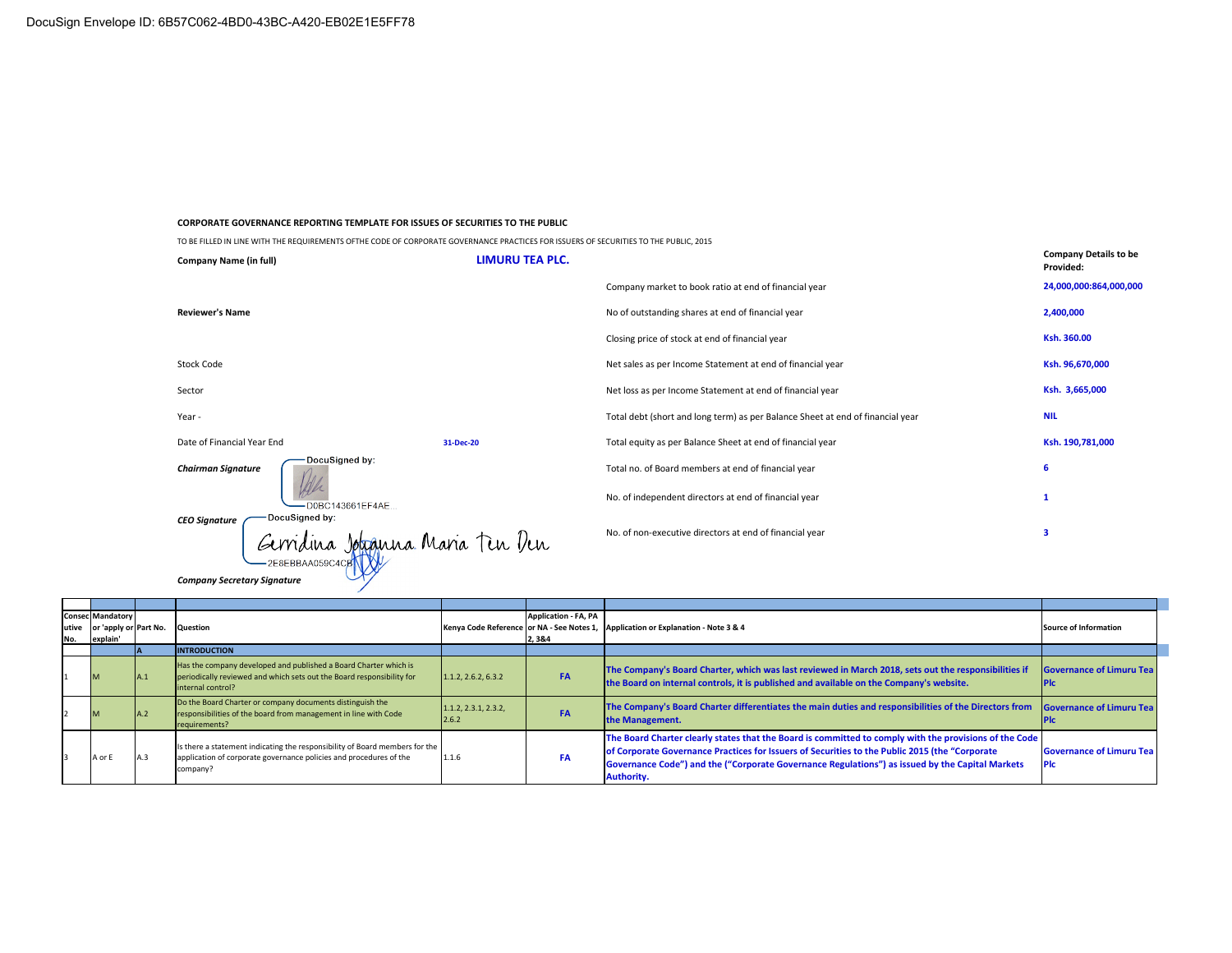|   |        | A.4 | How has the Board ensured all directors, CEOs and management are fully<br>aware of the requirements of this Code?                                                          | 1.1.6                   | <b>FA</b> | Directors and Management were sensitized on the provisions of the Code of Corporate Governance in<br>2017.<br>The Directors got a refresher training on the requirements of the Code from 26-27 November 2020.                                                                                                                                                                                                                                                                                                                                                                                                                                                                                                                                                                                         | <b>Minutes of Training, 2017</b><br><b>Training program by KIM</b><br><b>Copies of Certificates</b>                   |
|---|--------|-----|----------------------------------------------------------------------------------------------------------------------------------------------------------------------------|-------------------------|-----------|--------------------------------------------------------------------------------------------------------------------------------------------------------------------------------------------------------------------------------------------------------------------------------------------------------------------------------------------------------------------------------------------------------------------------------------------------------------------------------------------------------------------------------------------------------------------------------------------------------------------------------------------------------------------------------------------------------------------------------------------------------------------------------------------------------|-----------------------------------------------------------------------------------------------------------------------|
|   |        | 4.5 | Do company documents indicate the role of the Board in developing and<br>monitoring the company strategy?                                                                  | Part II - Overview, 2.3 | <b>FA</b> | The Board Charter states that the Board has the final responsibility for the management, direction and<br>performance of the Company and its business. The identification and management of risk is<br>fundamental to carrying through the Company's strategy and to achieving its long-term goals.                                                                                                                                                                                                                                                                                                                                                                                                                                                                                                    | <b>Governance of Limuru Tea</b><br><b>PIc</b>                                                                         |
|   | A or E | A.6 | Does the company strategy promote sustainability of the company?                                                                                                           | 2.3.6                   | FA        | The Board Charter states that the Company has a simple but clear purpose - to make sustainable living<br>commonplace. The Company believes this is the best long-term way for the business to grow. It also<br>states that the Company is committed to making continuous improvements in the management of its<br>environmental impact and to the longer-term goal of developing a sustainable business.<br>The Company's Strategy confirms that the Mission of the Company is being 'Serious about a<br>Sustainable and Profitable Tea business, Passionate about taking Care of our People and<br>Communities'; and the Vision of the Company is 'To be a truly sustainable Tea Plantation; Providing<br><b>Future Proofed Tea solutions and Enhanced Livelihoods'.</b>                              | <b>Governance of Limuru Tea</b><br>Plc & the Company's<br><b>Strategy</b>                                             |
|   |        | A.7 | Are all board committees governed by a written charter/terms of<br>reference, disclosing its mandate, authority, duties, composition,<br>leadership and working processes? | 2.2.2                   | <b>FA</b> | The Board has two Committees i.e.:<br>i) Audit Committee which also oversees risk management, finance, investment and governance; and<br>ii) Nominations Committee which also oversees remuneration.<br>The Committees have specific Committee Terms of Reference, set out in the Board Charter.                                                                                                                                                                                                                                                                                                                                                                                                                                                                                                       | <b>Governance of Limuru Tea</b><br><b>PIc</b>                                                                         |
|   |        |     | <b>BOARD OPERATIONS and CONTROL</b>                                                                                                                                        |                         |           |                                                                                                                                                                                                                                                                                                                                                                                                                                                                                                                                                                                                                                                                                                                                                                                                        |                                                                                                                       |
|   |        |     |                                                                                                                                                                            |                         |           |                                                                                                                                                                                                                                                                                                                                                                                                                                                                                                                                                                                                                                                                                                                                                                                                        |                                                                                                                       |
| 8 |        | B.1 | Has the Board established a Nomination Committee comprised mainly of<br>independent and non-executive Board members?                                                       | 2.1.2.2.2.2             | <b>FA</b> | The Board has an established a Nomination Committee which has non-executive Board members.<br>Bearing in mind the constraints of increasing the Board size, the Company is considering reconfiguring<br>its board so as to incorporate an additional independent Director, the process involves a recruitment<br>exercise so as to identify the most suitable candidate conversant with the sector. The Company<br>requests for ample time to comply since the recruitment exercise is a lengthy process.<br>The Nominations Committee has so far reviewed some potential candidates to be appointed as<br>independent directors one potential candidate was identified, however and the HR team is in the<br>process of sourcing for other candidates for consideration by the Nominations Committee. | <b>Board Composition</b><br><b>Agenda for Nominations</b><br><b>Committee Meeting held</b><br><b>on 22 April 2021</b> |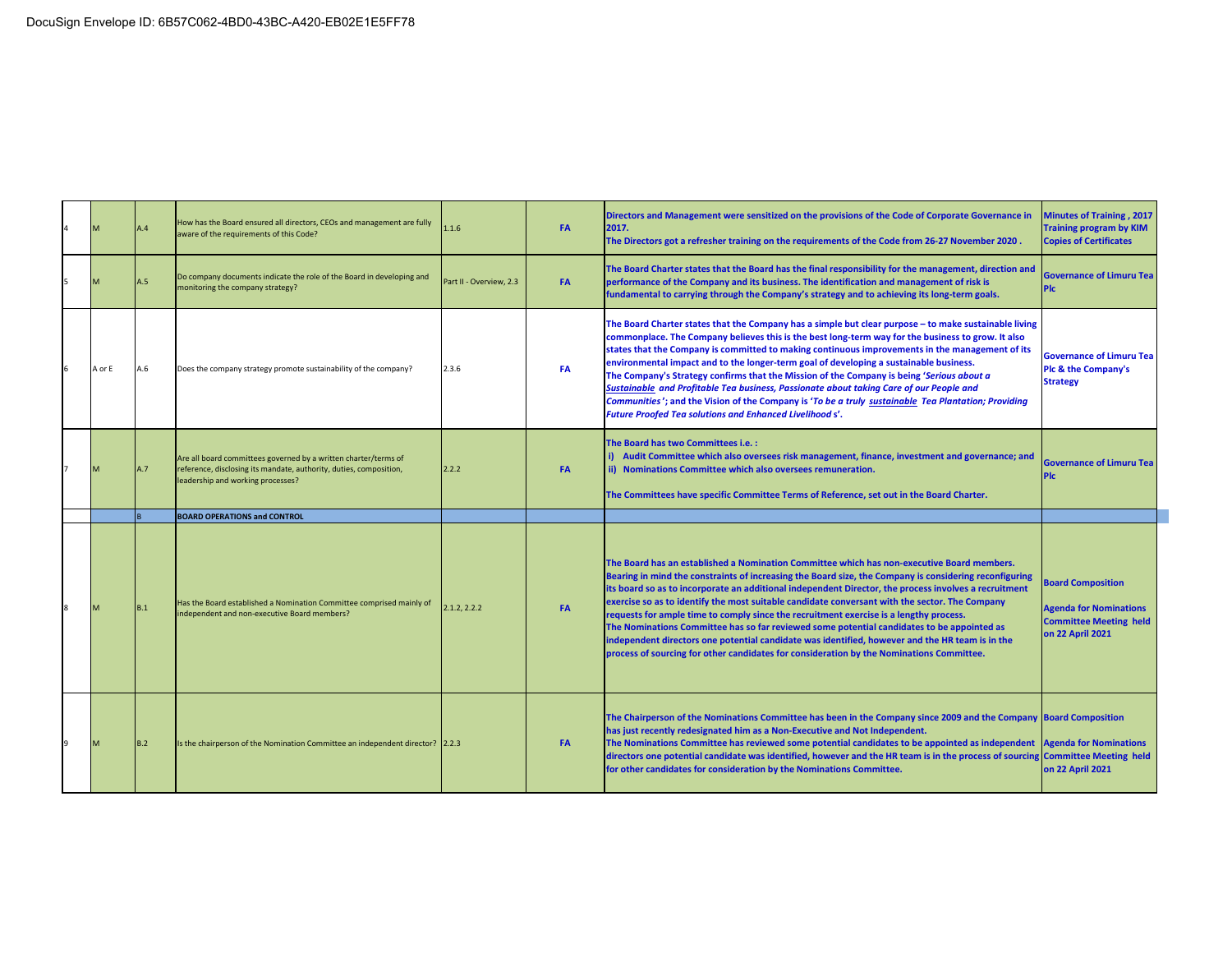|    | M      | B.3         | Has the board adopted and published procedures for nomination and<br>appointment of new Board members?                                                    | 2.1.1, 2.1.7                  | FA        | Appendix 5 of the Board Charter outlines the selection criteria and appointment procedures for<br>Directors . The Board Charter is published on the Company's website.                                                                                                                                                                                                                                                                                                                                                                                                                                                                                                              | <b>Governance of Limuru Tea</b><br><b>PIC</b>                 |
|----|--------|-------------|-----------------------------------------------------------------------------------------------------------------------------------------------------------|-------------------------------|-----------|-------------------------------------------------------------------------------------------------------------------------------------------------------------------------------------------------------------------------------------------------------------------------------------------------------------------------------------------------------------------------------------------------------------------------------------------------------------------------------------------------------------------------------------------------------------------------------------------------------------------------------------------------------------------------------------|---------------------------------------------------------------|
| 11 | M      | B.4         | Is the Board size adequate for the exercise of the company business?                                                                                      | 2.1.4                         | <b>FA</b> | The Board is comprised of six Directors which is sufficient given the size of the organization full<br>consideration taken to ensure a balance the skills, knowledge, experience, diversity and independence.<br>The Profiles of the Directors have been published in the Annual Report which is published on the<br><b>Company's website</b>                                                                                                                                                                                                                                                                                                                                       | <b>Board Composition &amp;</b><br><b>Annual Report</b>        |
| 12 | A or E | <b>B.5</b>  | Has the board adopted a policy to ensure the achievement of diversity<br>including age, race and gender) in its composition?                              | 2.1.2, 2.1.3, 2.1.5,<br>2.5.1 | <b>FA</b> | There is a Board Diversity Policy in place, which was adapted on 9 March 2018 and addresses diversity<br>in various criteria and clearly discloses the measurable objectives for the diversification of the Board.                                                                                                                                                                                                                                                                                                                                                                                                                                                                  | <b>Diversity Policy</b>                                       |
|    |        | B.6         | Do the Board members represent a mix of skills, experience, business<br>knowledge and independence to enable the discharge of their duties?               | 2.2.1                         | <b>FA</b> | The Board members are diverse in skills and experience as set out in the Profiles of the Directors that<br>has been published in the Annual Report.<br>In line with the Company's Board Diversity Policy which was adapted on 9 March 2018 the Board has<br>50% Non - Executive Directors, 33% Independent Directors, and 33% Lady Directors.                                                                                                                                                                                                                                                                                                                                       | <b>Board Composition &amp; the</b><br><b>Diversity Policy</b> |
|    | M      | <b>B.7</b>  | Has the board adopted and applied a policy limiting the number of board<br>positions each Board member may hold at any one time?                          | 2.1.6                         | <b>FA</b> | The Board Charter has a Policy Limiting Multiple Directorships, which provides that:<br>(i) The Chairperson should not hold such position in more than two public listed companies at any one<br>time:<br>(ii) A Non-Executive Director should not hold such position in more than three public listed companies<br>at any one time; and<br>(iii) An Executive Director of a public listed company should not hold such position in more than two<br>public listed companies at any one time.                                                                                                                                                                                       | <b>Governance of Limuru Tea</b>                               |
| 15 |        | <b>B.8</b>  | Have any Alternate Board members been appointed? If so, have the<br>Alternate Director/s been appointed according to regulation and Code<br>requirements? | 2.1.6, 2.1.7                  | <b>FA</b> | The Board does not have Alternative Directors                                                                                                                                                                                                                                                                                                                                                                                                                                                                                                                                                                                                                                       | The Board does not have<br><b>Alternative Directors</b>       |
|    | M      | <b>B.9</b>  | Are independent directors at least one-third of the total number of Board<br>members?                                                                     | 1.1.2, 2.1.3, 2.4.1           | <b>FA</b> | The Board has 17% Independent Non - Executive Directors                                                                                                                                                                                                                                                                                                                                                                                                                                                                                                                                                                                                                             | <b>Board Composition</b>                                      |
| 17 | A or E | B.10        | Does the Board have policies and procedures to annually assess the<br>independence of independent Board members?                                          | 2.4.1                         | FA        | The Board Charter provides for an annual board evaluation to be conducted, a Board Evaluation for the Governance of Limuru Tea<br>year ended 31 December 2020 this was conducted on Friday, October 30, 2020 and the results were<br>discussed by the Nominations Committee on 13 November 2020.                                                                                                                                                                                                                                                                                                                                                                                    | Plc &<br><b>Board Evaluation Results</b>                      |
| 18 | M      | <b>B.11</b> | Do all independent Board members have a tenure of less than 9 years?                                                                                      | 2.4.2                         | PA        | The Chairperson of the Nominations Committee has been in the Company since 2009 and the Company<br>has just recently redesignated him as a Non-Executive and Not Independent.<br>The Nominations Committee has reviewed some potential candidates to be appointed as independent<br>directors one potential candidate was identified, however and the HR team is in the process of sourcing<br>for other candidates for consideration by the Nominations Committee.<br>The Board Charter states that one of the criteria for judging the independence of Non-Executive<br>Directors is that the Director should not serve for more than nine years since they were first appointed. | <b>Board Composition</b>                                      |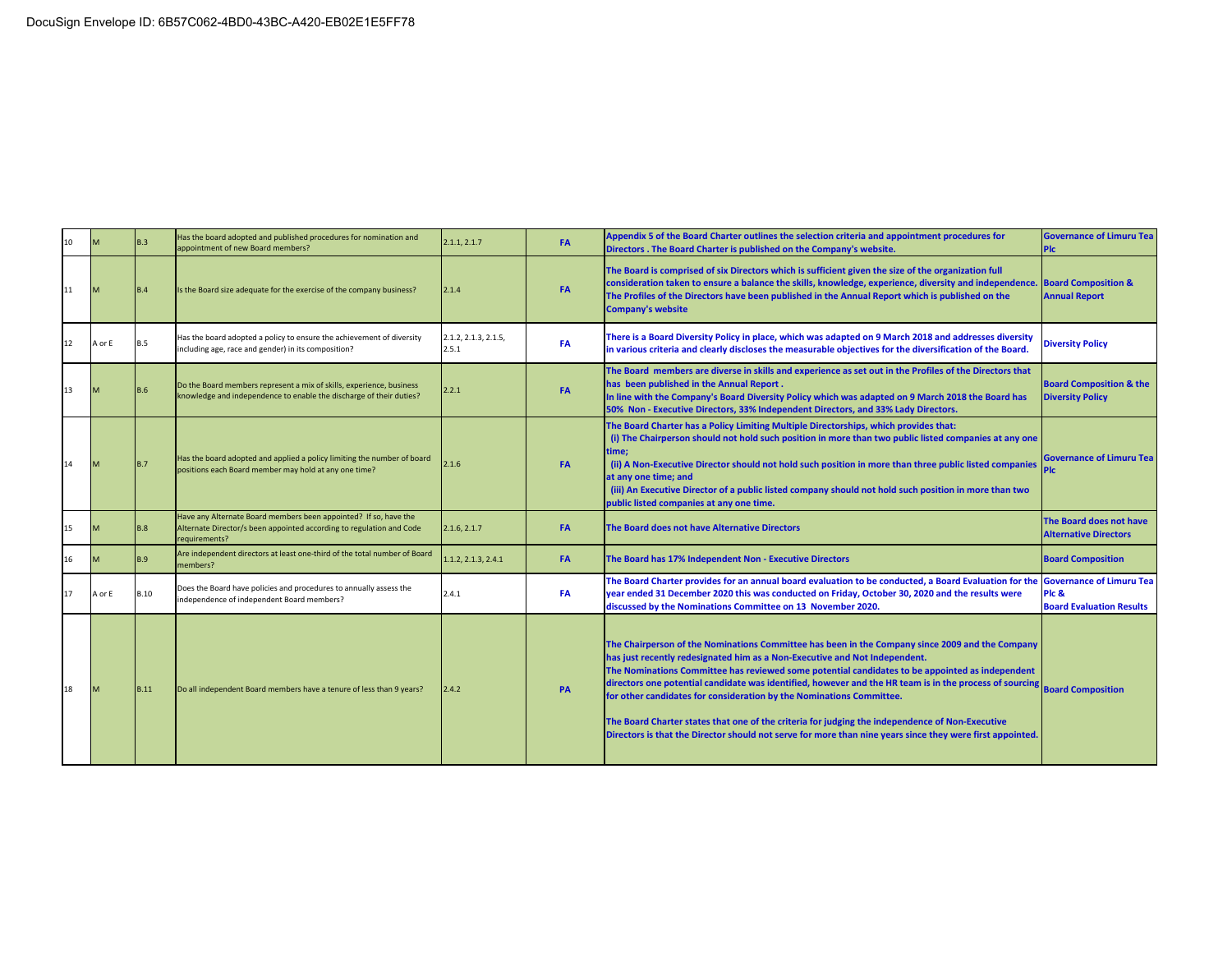| 19 | M      | <b>B.12</b> | Is the Board comprised of a majority of non-executive board members?                                                                                                              | 2.1.3               | <b>FA</b> | In line with the Company's Board Diversity Policy which was adapted on 9 March 2018 the Board has<br>50% Non - Executive Directors which is sufficient given the size of the organization.                                                                                                                                                                                                                                                                                                                                                                                                                                                                                   | <b>Board Composition &amp; the</b><br><b>Diversity Policy</b>         |
|----|--------|-------------|-----------------------------------------------------------------------------------------------------------------------------------------------------------------------------------|---------------------|-----------|------------------------------------------------------------------------------------------------------------------------------------------------------------------------------------------------------------------------------------------------------------------------------------------------------------------------------------------------------------------------------------------------------------------------------------------------------------------------------------------------------------------------------------------------------------------------------------------------------------------------------------------------------------------------------|-----------------------------------------------------------------------|
| 20 | M      | <b>B.13</b> | How does the Board ensure a smooth transition of Board members?                                                                                                                   | 2.1.8               | <b>FA</b> | The Remit of the Nominations Committee as set out in its Terms of Reference is to ensure succession<br>planning within and to the Board including evaluating and recommending termination of service of<br>individual members of the Board as appropriate for the cause or for other proper reasons.<br>As set out in Appendix 5 of the Board Charter which outlines the selection criteria and appointment<br>procedures for Directors the Nominations Committee give full consideration to succession planning of<br>Directors taking into account the challenges and opportunities facing the Company, and the skills and<br>expertise needed on the Board in the future. | <b>Governance of Limuru Tea</b><br><b>PIC</b>                         |
| 21 | M      | <b>B.14</b> | Has the Board established an effective Audit Committee according to Code<br>requirements?                                                                                         | 2.2.4, 6.5.1, 2.1.7 | <b>FA</b> | The Board has an established an Audit Committee which has independent and non-executive Board<br>members.<br>The Chairperson the Audit Committee is an independent and non-executive director and is an<br>experienced Audit, Compliance and Risk Management professional.                                                                                                                                                                                                                                                                                                                                                                                                   | <b>Board Composition</b>                                              |
| 22 | M      | <b>B.15</b> | Are the functions of the Chairperson and the Chief Executive Officer<br>exercised by different individuals?                                                                       | 2.3.3               | <b>FA</b> | The Board Charter clearly outlines the role of CEO and that of the Chairman and both are different<br><b>individuals</b>                                                                                                                                                                                                                                                                                                                                                                                                                                                                                                                                                     | <b>Governance of Limuru Tea</b><br><b>Plc &amp; Board Composition</b> |
| 23 | M      | <b>B.16</b> | Is the Chairman of the Board a non-executive board member?                                                                                                                        | 2.3.4               | <b>FA</b> | The Chairman of the Board is Non-Executive.                                                                                                                                                                                                                                                                                                                                                                                                                                                                                                                                                                                                                                  | <b>Board Composition</b>                                              |
|    | A or E | <b>B.17</b> | Has the Board established procedures to allow its members access to<br>relevant, accurate and complete information and professional advice?                                       | 2.3.5               | FA        | The Board Charter provides that:- Directors, both as a group and individually, are entitled to access or<br>take independent professional advice, at the expense of the Company, on matters relating to the<br>proper discharge of their office and the Company Secretary will arrange for advice to be obtained.<br>However this does not extend to issues regarding their personal interests.                                                                                                                                                                                                                                                                              | <b>Governance of Limuru Tea</b><br><b>Plc</b>                         |
|    |        | <b>B.18</b> | Has the Board adopted a policy on managing conflict of interest?                                                                                                                  | 2.3.8               | <b>FA</b> | The Code of Business Principles has a Policy on managing conflict of interest.<br>The 'Code of Business Principles' which contains the Policy on 'Conflicts of Interests' can be found on<br>Appendix 3 of the Governance of Limuru Tea, the Company has also provided a more detailed extract<br>of the Policy on 'Avoiding Conflicts of Interests' which is also annexed to the Governance of Limuru Tea<br>this is also uploaded on the Company's Website.                                                                                                                                                                                                                | <b>Code of Business</b><br><b>Principles</b>                          |
| 26 |        | <b>B.19</b> | Has the Board adopted a policy on related party transactions to protect the<br>interests of the company and all its shareholders and which meets the<br>requirements of the Code? | 2.3.7               | FA        | The Board has adopted a policy on related party transactions                                                                                                                                                                                                                                                                                                                                                                                                                                                                                                                                                                                                                 | <b>Related Party</b><br><b>Transactions Policy</b>                    |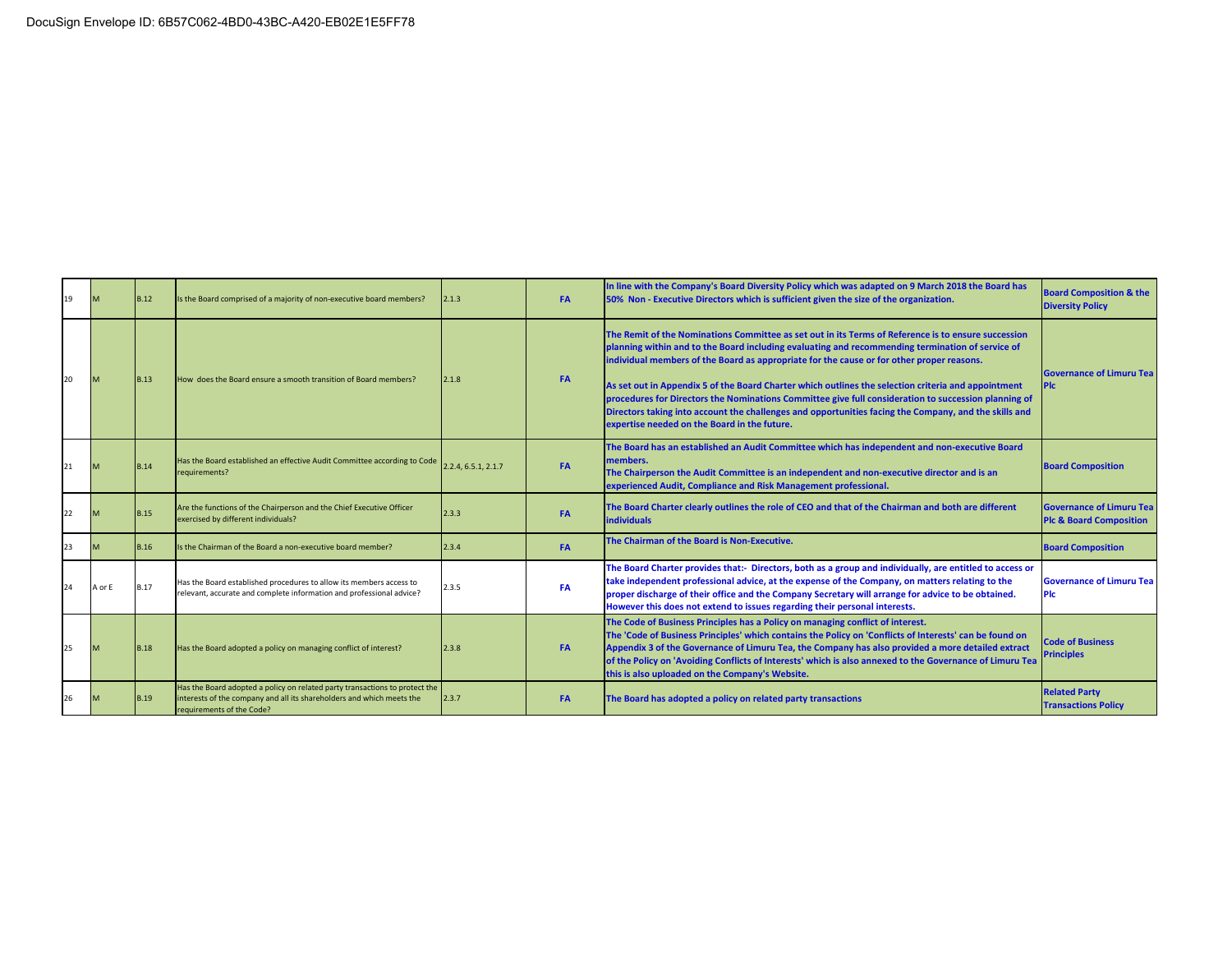|    |        | <b>B.20</b> | Has the company appointed a qualified and competent company secretary<br>who is a member in good standing of ICPSK?                                                                             | 2.3.9               | <b>FA</b> | <b>Company Secretary is a Certified Public Secretary</b>                                                                                                                                                                                                                                                                                                        | <b>Board Composition</b>                                                                                                                                         |
|----|--------|-------------|-------------------------------------------------------------------------------------------------------------------------------------------------------------------------------------------------|---------------------|-----------|-----------------------------------------------------------------------------------------------------------------------------------------------------------------------------------------------------------------------------------------------------------------------------------------------------------------------------------------------------------------|------------------------------------------------------------------------------------------------------------------------------------------------------------------|
| 28 | A or E | <b>B.21</b> | Has the Board adopted policies and processes to ensure oversight of<br>sustainability, environmental and social risks and issues?                                                               | 2.3.2, 2.3.6        | FA        | The Company has adopted the Unilever Regenerative Agriculture Principles and Implementation Guide<br>April 2021 which address sustainability, environmental and social risks and issues                                                                                                                                                                         | <b>Unilever Regenerative</b><br><b>Agriculture Principles and</b><br><b>Implementation Guide -</b><br>April 2021<br>https://youtu.be/r048p-<br>xuit <sub>0</sub> |
| 29 | A or E | <b>B.22</b> | Has the Board developed an annual work-plan to guide its activities?                                                                                                                            | 2.6.3               | FA        | A Board Workplan for 2021 has been developed for the Board                                                                                                                                                                                                                                                                                                      | <b>Board Workplan 2020</b><br><b>Board Minutes of 27</b><br>November 2020                                                                                        |
| 30 |        | <b>B.23</b> | Has the Board determined, agreed on its annual evaluation process and<br>undertaken the evaluation or the performance of the Board, the Board<br>Committees, the CEO and the company secretary? | 2.6.4, 2.8          | <b>FA</b> | The Board Charter provides for an annual board evaluation to be conducted, a Board Evaluation for the Governance of Limuru Tea<br>year ended 31 December 2020 this was conducted on Friday, October 30, 2020 and the results were<br>discussed by the Nominations Committee on 13 November 2020.                                                                | <b>Plc &amp; Board Evaluation</b><br><b>Results.</b>                                                                                                             |
| 31 | A or E | <b>B.24</b> | Has the Board established and applied a formal induction program for in-<br>coming members?                                                                                                     | 2.7.1               | FA        | There is a formal documented draft induction program template for Directors in place, which was<br>approved by the Board 9 March 2018, this is customized and updated when Directors join to capture<br>timelines for the induction.                                                                                                                            | <b>Induction Programme</b>                                                                                                                                       |
| 32 | A or E | <b>B.25</b> | Do Board members participate in on-going corporate governance training<br>to the extent of 12 hours per year?                                                                                   | 2.7.3               | FA        | More that 12 hours training was provided for financial year 2020 on 26 - 27 November the training was<br>conducted by the Kenya Institute of Management and all the Directors attended the training session.                                                                                                                                                    | <b>Certificates of</b><br><b>Participation in the</b><br><b>Training</b><br><b>Board Minutes of 27</b><br>November 2020                                          |
| 33 | A or E | <b>B.26</b> | Has the Board set up an independent Remuneration Committee or<br>assigned to another Board committee the responsibility for determination<br>of remuneration of directors?                      | 2.9.2               | FA        | The Board has established a Nominations Committee which determines the remuneration of Directors,<br>as set out in the Committee's Terms of Reference                                                                                                                                                                                                           | <b>Governance of Limuru Tea</b><br><b>Plc</b>                                                                                                                    |
| 34 |        | <b>B.27</b> | Has the Board established and approved formal and transparent<br>remuneration policies and procedures that attract and retain Board<br>members?                                                 | 2.9.1               | <b>FA</b> | A Remuneration Policy is in place, which was approved and adopted by the Board on 9 March 2018 an<br>approved by shareholders on 25 May 2018.                                                                                                                                                                                                                   | <b>Remuneration Policy</b><br><b>Minutes of AGM held on</b><br>25 May 2018                                                                                       |
| 35 |        | <b>B.28</b> | How does the Board ensure compliance with all applicable laws,<br>regulations and standards, including the Constitution and internal policies?                                                  | .10, 2.10.1, 2.10.2 | <b>FA</b> | The Board is responsible for ensuring compliance with all applicable laws, regulations and standards,<br>including the Constitution and internal policies                                                                                                                                                                                                       | <b>Governance of Limuru Tea</b><br><b>PIc</b>                                                                                                                    |
| 36 |        | <b>B.29</b> | In the past year, has the Board organized a legal and compliance audit to<br>be carried out on a periodic basis?                                                                                | 2.10.3              | FA        | A comprehensive independent Legal & Compliance Audit was carried out and opinion of the Auditor is<br>disclosed in the Annual Report for the year ended 31 December 2019. The Company is within the two<br>year cycle recommended by the Code of Corporate Governance and the next expected audit is to be<br>carried out for the year ending 31 December 2021. | <b>Progress report on</b><br>recommendations made<br>in Legal, Compliance &<br><b>Governance Audit Report</b><br>for the year ended 31<br>December 2019          |
|    | A or E | <b>B.30</b> | Has the Board undertaken an annual governance audit?                                                                                                                                            | 2.11.1              | <b>FA</b> | Capital Markets Authority has granted the Company's request to defer the annual Governance Audit<br>for the financial year ended 31 December 2020                                                                                                                                                                                                               | <b>Correspondence from</b><br><b>CMA</b>                                                                                                                         |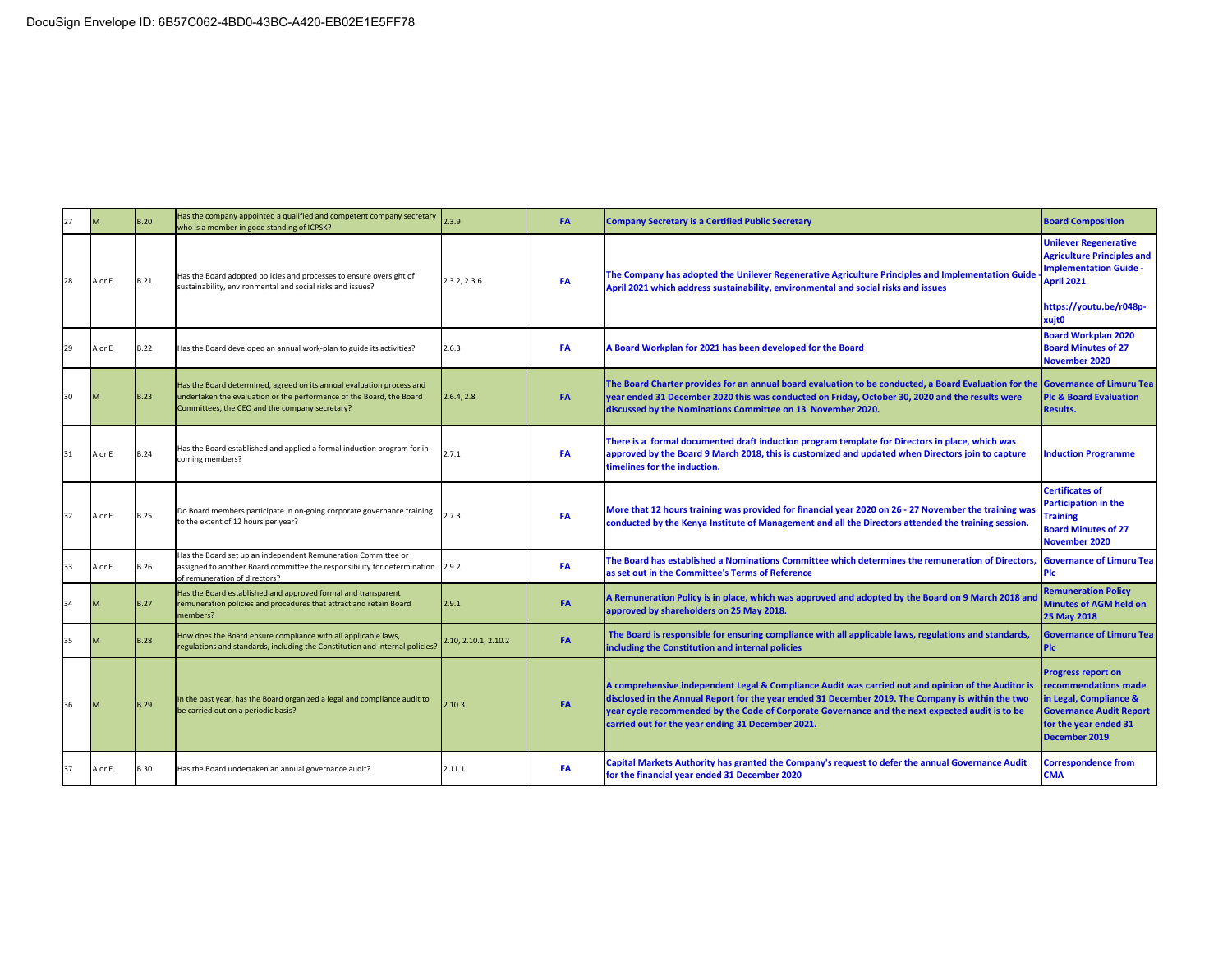|    |        |                        | <b>RIGHTS of SHAREHOLDERS</b>                                                                                                                                                              |                               |           |                                                                                                                                                                                                                                                                                                                                                                                                                                                                                                                                                                                                                                |                                                                                                                                                                   |
|----|--------|------------------------|--------------------------------------------------------------------------------------------------------------------------------------------------------------------------------------------|-------------------------------|-----------|--------------------------------------------------------------------------------------------------------------------------------------------------------------------------------------------------------------------------------------------------------------------------------------------------------------------------------------------------------------------------------------------------------------------------------------------------------------------------------------------------------------------------------------------------------------------------------------------------------------------------------|-------------------------------------------------------------------------------------------------------------------------------------------------------------------|
| 38 |        | $\mathord{\text{C}}.1$ | Does the governance framework recognize the need to equitably treat all<br>shareholders, including the minority and foreign shareholders?                                                  | 3.0 Overview, 3.2.1           | FA        | Board Communication & Disclosure Policy states that "the Board recognizes, respects, protects and<br>upholds the rights of its Shareholders, as such the Company's governance framework aims to ensure<br>the equitable treatment of all Shareholders, including the minority."                                                                                                                                                                                                                                                                                                                                                | <b>Governance of Limuru Tea</b><br><b>Plc</b>                                                                                                                     |
| 39 | M      | C.2                    | Other than at the AGM, how does the Board facilitate the effective exercise<br>of shareholders' rights?                                                                                    | 3.1.1                         | FA        | Board Communication & Disclosure Policy provides for the avenues of communication                                                                                                                                                                                                                                                                                                                                                                                                                                                                                                                                              | <b>Board Communication &amp;</b><br><b>Disclosure Policy</b>                                                                                                      |
| 40 | M      | C.3                    | How does the Board facilitate shareholders participation at the AGM?                                                                                                                       | 3.1.1                         | <b>FA</b> | The Board sends requisite notices to shareholders with audited financial statements, and published an<br>abridged version of the financial statements in two newspapers of nation wide circulation to ensure<br>shareholders prepare adequately for the AGM.                                                                                                                                                                                                                                                                                                                                                                   | <b>AGM Notices in the</b><br><b>Annual Report and the</b><br><b>Company Website</b><br><b>Published abridged</b><br>version of the financial<br><b>statements</b> |
| 41 | A or E | C.4                    | Are minority and foreign shareholders holding the same class of shares<br>treated equitably?                                                                                               | 3.2.1                         | <b>FA</b> | Board Communication & Disclosure Policy states that "the Board recognizes, respects, protects and<br>upholds the rights of its Shareholders, as such the Company's governance framework aims to ensure<br>the equitable treatment of all Shareholders, including the minority."                                                                                                                                                                                                                                                                                                                                                | <b>Board Communication &amp;</b><br><b>Disclosure Policy</b>                                                                                                      |
| 42 | A or E | C.5                    | Is there evidence that the Board proactively provides information to<br>shareholders and the media, (and in a timely basis) on corporate affairs and 3.1.1, 3.4.1<br>corporate governance? |                               | FA        | Yes, timely communication with CMA & Press Publications                                                                                                                                                                                                                                                                                                                                                                                                                                                                                                                                                                        | <b>Communication with CMA</b><br>done in a timely manner                                                                                                          |
|    |        |                        | <b>STAKEHOLDER RELATIONS</b>                                                                                                                                                               |                               |           |                                                                                                                                                                                                                                                                                                                                                                                                                                                                                                                                                                                                                                |                                                                                                                                                                   |
| 43 | A or E | D.1                    | Does the Board have a stakeholder-inclusive approach in its practice of<br>corporate governance and which identifies its various stakeholders?                                             | 4.1.1                         | FA        | The Communication and Corporate Disclosures Policy which was approved and adopted by the Board<br>on 9 March 2018 and approved by shareholders on 25 May 2018 highlights stakeholder engagement<br>modalities and also states that Board has adopted stakeholder-inclusive approach in its practice of<br>corporate governance because it recognized stakeholder contribution in achievement of the Company'<br>strategy and long -term sustained growth                                                                                                                                                                       | <b>Board Communication &amp;</b><br><b>Disclosure Policy &amp;</b><br><b>Governance of Limuru Tea</b><br>Plc.                                                     |
|    | A or E | D.2                    | Has the Board developed policies, procedures and strategies to manage<br>relations with different/key stakeholder groups?                                                                  | 4.1.2, 4.1.3, 4.1.5,<br>4.2.1 | FA        | The Communication and Corporate Disclosures Policy highlights stakeholder engagement modalities                                                                                                                                                                                                                                                                                                                                                                                                                                                                                                                                | <b>Board Communication &amp;</b><br><b>Disclosure Policy</b>                                                                                                      |
| 45 | A or E | D.3                    | How does the Board take into account the interests of key stakeholder<br>groups prior to making decisions?                                                                                 | 4.1.4                         | <b>FA</b> | The Annual Report states that; in all its dealings, the Board has regard to the interests of the Company<br>as a whole, including its shareholders, employees, customers and suppliers, together with its social and Annual Report<br>legal responsibilities in the communities in which it operates and to the environment.                                                                                                                                                                                                                                                                                                   |                                                                                                                                                                   |
| 46 | M      | D.4                    | How does the Board ensure effective communications with stakeholders?                                                                                                                      | .2.4.2.1                      | FA        | Yes. The Communication and Corporate Disclosures Policy states that the Board will proactively engage<br>the media on dissemination of important company information and issues relating to good corporate<br>governance to inform and protect investors and other stakeholders.                                                                                                                                                                                                                                                                                                                                               | <b>Board Communication &amp;</b><br><b>Disclosure Policy</b>                                                                                                      |
| 47 | M      | D.5                    | Has the Board established a formal dispute resolution process to address<br>internal and external disputes?                                                                                | 4.3.1                         | FA        | The Code of Business Principles provides an avenue through which the Company can receive and<br>resolve disputes<br>In various contracts with its Suppliers, the Company provides a Dispute Resolution Mechanism where<br>disputes can either be resolved - amicably by representatives of both Parties; through Arbitration; or<br>Court.<br>The Company also has a Disciplinary Policy through which it has laid down the process of addressing<br>and employee related disciplinary issues. The company also relies on the internal Legal department to<br>resolve contractual as well as contentions issues as they arise. | <b>Code of Business</b><br><b>Principles</b>                                                                                                                      |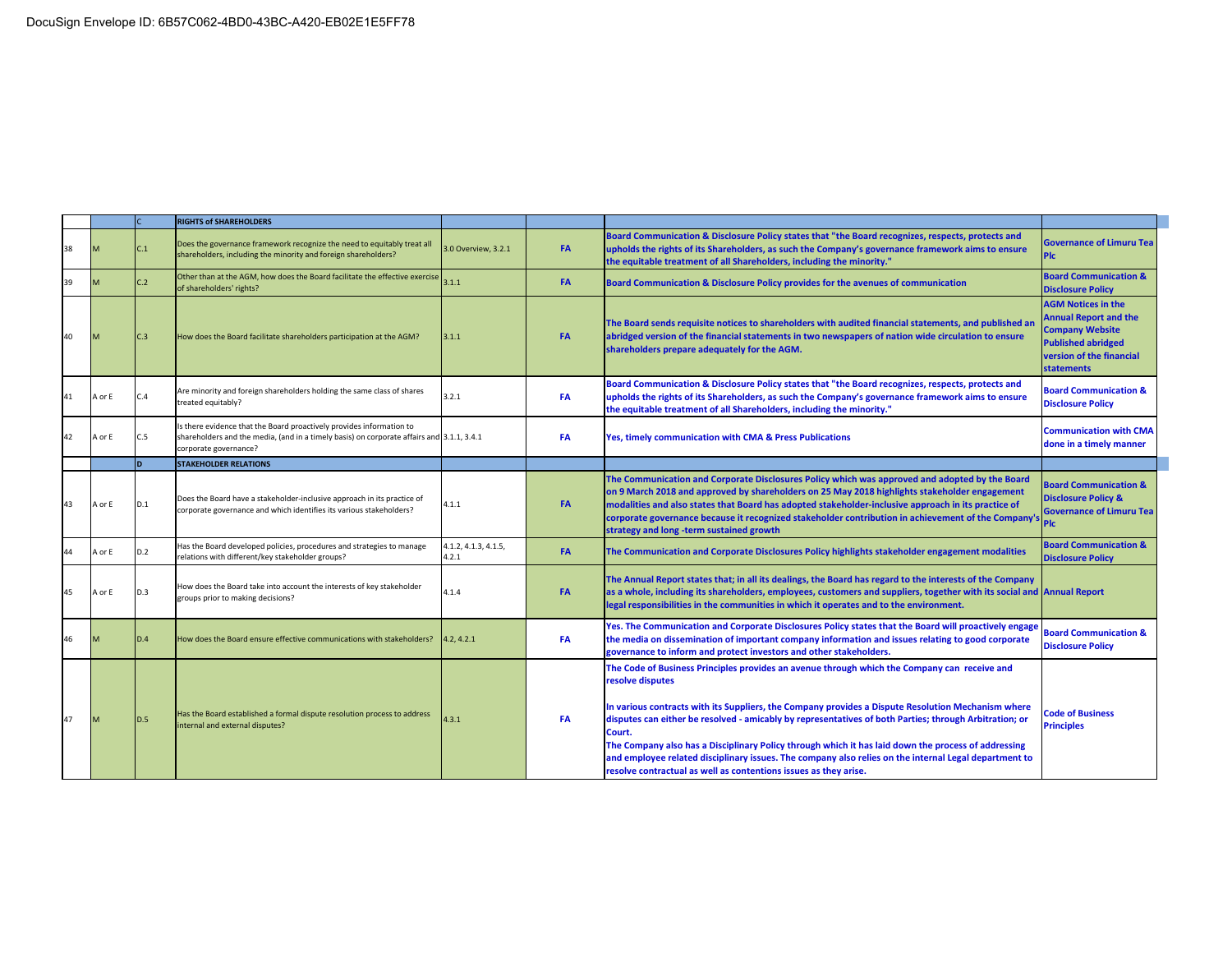|    |        |     | ETHICS AND SOCIAL RESPONSIBILITY                                                                                                                                                                                      |                               |           |                                                                                                                                                                                                                                                                                                                                                                                                                                                                                                                                                                                                                                                                                                                                                                                                                                                                                                                                                                                               |                                                                                                                                 |
|----|--------|-----|-----------------------------------------------------------------------------------------------------------------------------------------------------------------------------------------------------------------------|-------------------------------|-----------|-----------------------------------------------------------------------------------------------------------------------------------------------------------------------------------------------------------------------------------------------------------------------------------------------------------------------------------------------------------------------------------------------------------------------------------------------------------------------------------------------------------------------------------------------------------------------------------------------------------------------------------------------------------------------------------------------------------------------------------------------------------------------------------------------------------------------------------------------------------------------------------------------------------------------------------------------------------------------------------------------|---------------------------------------------------------------------------------------------------------------------------------|
|    | A or E | E.1 | Does the Board ensure that all deliberations, decisions and actions are<br>founded on the core values (responsibility, accountability, fairness and<br>transparency) underpinning good governance and sustainability? | 5.1.1                         | FA        | The Board Charter provides that the Audit committee has responsibility for the oversight of the<br>Company's conduct with regard to its corporate and societal obligations and its reputation as a<br>responsible corporate citizen.                                                                                                                                                                                                                                                                                                                                                                                                                                                                                                                                                                                                                                                                                                                                                          | <b>Governance of Limuru Tea</b><br>Plc                                                                                          |
| 49 |        | E.2 | Has the Board developed a Code of Ethics and Conduct (which includes<br>sustainability) and has it worked to ensure its application by all directors,<br>management and employees?                                    | 2.6.1, 5.2.2, 5.2.3,<br>5.2.4 | <b>FA</b> | There is a Code of Business Principles has been published in the Board Charter on the website                                                                                                                                                                                                                                                                                                                                                                                                                                                                                                                                                                                                                                                                                                                                                                                                                                                                                                 | <b>Governance of Limuru Tea</b><br>Plc                                                                                          |
|    | A or E | E.3 | How does the Board ensure that compliance with the Ethics Code and<br>Conduct is integrated into company operations?                                                                                                  | 5.2.3                         | <b>FA</b> | The Board Charter provides that the Board is responsible for ensuring that the policies of the Code of<br>Business Principles are applied throughout the Company. The Chief Executive Officer is responsible for<br>implementing these principles and is supported in this by the Code and Policy Committee, which is<br>chaired by the Business Integrity Officer. Day to day responsibility is delegated to all senior<br>management. They are responsible for implementing these principles, supported by the Business<br>Integrity Committee. Assurance of compliance is given and monitored each year.                                                                                                                                                                                                                                                                                                                                                                                   | <b>Governance of Limuru Tea</b><br>Plc<br><b>Mandate is delegated to</b><br>the Business Integrity<br><b>Officer by the CEO</b> |
| 51 | A or E | E.4 | Does the Board incorporate ethical and sustainability risks and<br>opportunities in the risk management process?                                                                                                      | 5.2.1                         | <b>FA</b> | The Board Audit Committee terms of reference provide that it is the duty of the Committee for<br>reviewing and providing input to the Company on the management of current and emerging<br>sustainability matters affecting the Company and providing external and independent oversight and<br>guidance on the environmental and social impact of how the Company conducts its business.<br>The Company has a Sustainable Agriculture Code that governs its operations and also has obtained<br>Rainforest Alliance Certification. In the Annual Report the Chairman's Statement highlights the risks<br>that the Company faces that are likely to affects its sustainability.<br>In the Annual Report the Company has also highlighted sustainability and ethical opportunities in<br><b>Environmental Conservation, Employee Welfare and Soil Conservation.</b>                                                                                                                            | <b>Governance of Limuru Tea</b><br>Plc                                                                                          |
| 52 | A or E | E.5 | How is the company performance on ethics assessed, monitored and<br>disclosed to internal and external stakeholders?                                                                                                  | 5.2.4, 5.2.5                  | <b>FA</b> | The Company's performance on ethics is assessed and monitored by the Board Audit Committee.                                                                                                                                                                                                                                                                                                                                                                                                                                                                                                                                                                                                                                                                                                                                                                                                                                                                                                   |                                                                                                                                 |
| 53 | A or E | E.6 | Has the company established and implemented a whistle blowing policy?                                                                                                                                                 | 5.2.5                         | FA        | The Code of Business Principles provides for avenues through which employees, suppliers and<br>stakeholders can report anonymously.<br>Any breaches of the Code must be reported. The Board of the Company will not criticize management<br>for any loss of business resulting from adherence to these principles and other mandatory policies.<br>Provision has been made for employees to be able to report in confidence and no employee will suffer<br>as a consequence of doing so. The whistle blowing policy is referred to as<br>Confidential Reporting of Issues or Concerns' and is contained int he Code of Business Principles - it<br>provides avenues for anonymous reporting through a telephone hotline, a web page as well as through<br>Business Integrity Officers and line managers. This avenue of reporting is available to both external<br>Stakeholders and employees and is annexed to the Governance of Limuru Tea and uploaded on the<br><b>Company's Website.</b> | <b>Code of Business</b><br><b>Principles</b>                                                                                    |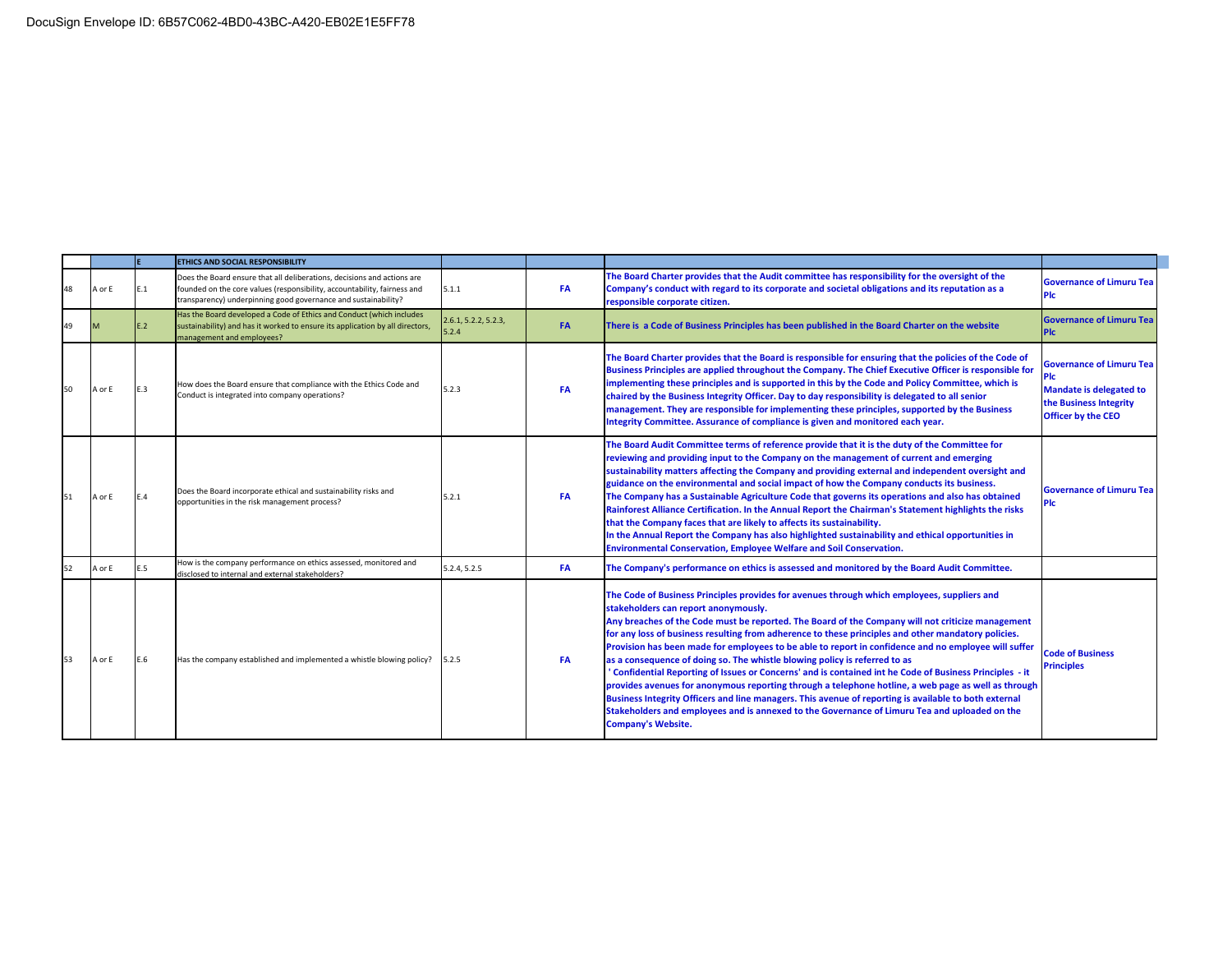|    | A or E | E.7     | Has the Board/or management developed policies on corporate citizenship<br>and sustainability and strategies for company use?                                                                                                       | 5.3.1.5.4          | <b>FA</b> | The Company has adopted the Unilever Regenerative Agriculture Principles and Implementation Guide<br>April 2021 which address sustainability, environmental and social risks and issues                                                                                                                                                                                                                                                                                                                                                                                                                                                                                                       | <b>Unilever Regenerative</b><br><b>Agriculture Principles and</b><br><b>Implementation Guide -</b><br><b>April 2021</b><br>https://youtu.be/r048p-<br>xujt0 |
|----|--------|---------|-------------------------------------------------------------------------------------------------------------------------------------------------------------------------------------------------------------------------------------|--------------------|-----------|-----------------------------------------------------------------------------------------------------------------------------------------------------------------------------------------------------------------------------------------------------------------------------------------------------------------------------------------------------------------------------------------------------------------------------------------------------------------------------------------------------------------------------------------------------------------------------------------------------------------------------------------------------------------------------------------------|-------------------------------------------------------------------------------------------------------------------------------------------------------------|
|    | M      | E.8     | Does the Board consider not only the financial performance but also the<br>impact of the company's operations on society and the environment?                                                                                       | 5.3.2, 5.3.3       | <b>FA</b> | The Board charter states that, in all their dealings, the Board has regard to the interests of the<br>Company as a whole, including its shareholders, employees, customers and suppliers, together with its<br>social and legal responsibilities in the communities in which it operates and to the environment.<br>In the Annual Report the Company has also highlighted its impact and initiatives undertaken in<br>Environmental Conservation, Employee Welfare and Soil Conservation, the Company has also provided Annual Report<br>pictorials of some of these initiatives i.e. section of indigenous forest, Rongai Primary School, and a<br>micro catchment to prevent sheet erosion. | <b>Governance of Limuru Tea</b><br><b>PIC</b>                                                                                                               |
|    | A or E | E.9     | Does the Board monitor and report activities leading to good corporate<br>citizenship and sustainability to demonstrate they are well coordinated?                                                                                  | 5.4.1              | FA        | The Audit Committee has responsibility for the oversight of the Company's conduct with regard to its<br>corporate and societal obligations and its reputation as a responsible corporate citizen.<br>In the Annual Report the Company has also highlighted its impact and initiatives undertaken in<br>Environmental Conservation, Employee Welfare and Soil Conservation, the Company has also provided<br>pictorials of some of these initiatives i.e. section of indigenous forest, Rongai Primary School, and a<br>micro catchment to prevent sheet erosion.                                                                                                                              | <b>Governance of Limuru Teal</b><br><b>Annual Report</b>                                                                                                    |
|    |        |         | ACCOUNTABILITY, RISK MANAGEMENT AND INTERNAL CONTROL                                                                                                                                                                                |                    |           |                                                                                                                                                                                                                                                                                                                                                                                                                                                                                                                                                                                                                                                                                               |                                                                                                                                                             |
| 57 |        | - 1     | Does the Audit Committee and the Board consider and review the financial<br>statements for integrity of the process and for truthful and factual<br>presentation?                                                                   | 6.1, 6.1.1a        | <b>FA</b> | The Board Charter states that one of the roles of the Audit Committee is the oversight of the integrity<br>of the Company's financial statements and the review of the Company's half year and end of financial<br><b>statements</b>                                                                                                                                                                                                                                                                                                                                                                                                                                                          | <b>Governance of Limuru Tea</b><br><b>Plc &amp; Annual Report</b>                                                                                           |
|    |        | $-2$    | Does the Annual Report contain a statement from the Board explaining its<br>responsibility for preparing the accounts and is there a statement by the<br>external auditor about his/her reporting responsibilities?                 | 6.1.2              | <b>FA</b> | The Board Charter states that; the Directors are responsible for the preparation and presentation of<br>the financial statements of Limuru Tea PLC and there is a statement by the external auditor about their<br>reporting responsibilities.                                                                                                                                                                                                                                                                                                                                                                                                                                                | <b>Governance of Limuru Tea</b><br><b>Plc &amp; Annual Report</b>                                                                                           |
|    | A or E | - 3     | Does the board or audit committee have a process in place to ensure the<br>independence and competence of the Company's external auditors?                                                                                          | 5.1.1 <sub>b</sub> | <b>FA</b> | The Board Charter states that one of the roles of the Audit Committee is; the oversight of<br>performance, qualifications and independence of the External Auditors and the oversight of the work<br>that can and cannot be performed by the External Auditors and the compliance thereof.                                                                                                                                                                                                                                                                                                                                                                                                    | <b>Governance of Limuru Teal</b><br><b>Plc &amp; Annual Report</b>                                                                                          |
|    |        | $\cdot$ | Do the shareholders formally appoint the external auditor at the AGM<br>through a formal and transparent process?                                                                                                                   | 6.1.3              | <b>FA</b> | The Board Charter states that one of the roles of the audit committee is making recommendations to<br>the Board on the nomination of the External Auditor; and the shareholders formally appoint the<br>external auditor at the AGM through a formal and transparent process as evidenced by the agenda on<br>the notice of AGM for 2020 circulated to shareholders.                                                                                                                                                                                                                                                                                                                          | <b>Governance of Limuru Tea</b><br><b>Plc &amp; Annual Report</b>                                                                                           |
|    |        |         | Is the Company working towards the introduction of integrated reporting<br>(incorporating financial and non-financial information) or is the company's<br>Annual Report prepared on an integrated basis using a framework available | 6.1.5              | <b>FA</b> | Integrated reporting has been fully implemented                                                                                                                                                                                                                                                                                                                                                                                                                                                                                                                                                                                                                                               | <b>Governance of Limuru Tea</b>                                                                                                                             |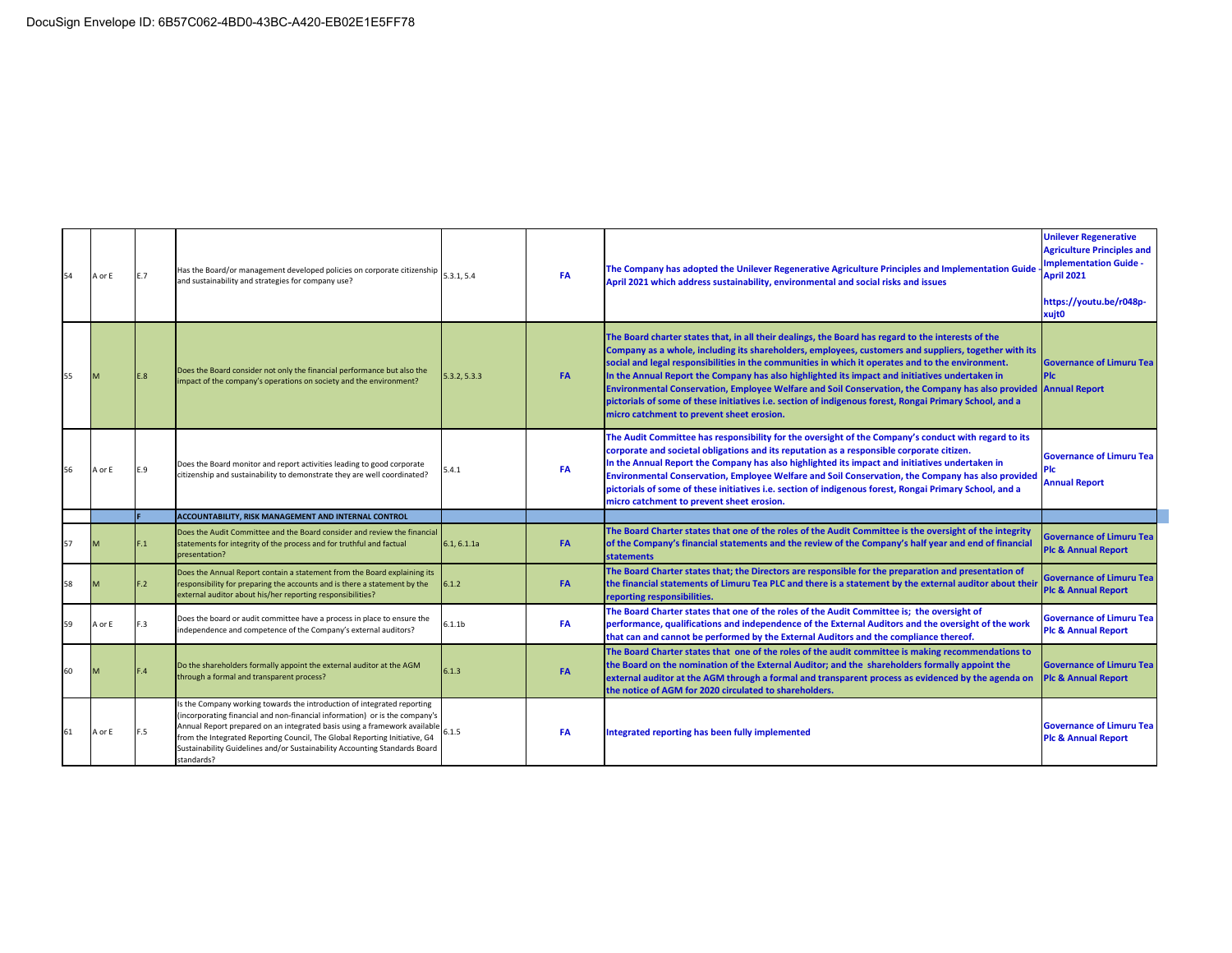| 62 | A or E | F.6 | Has the Board established an effective risk management framework which<br>is inclusive of key risks as well as foreseeable risks, environmental and<br>social risks and issues?                                                                       | 6.2.1               | FA        | The Board Charter states that the one of the key roles of the Audit Committee is oversight of risk<br>management and internal control arrangements.<br>As evidenced by the Minutes of the Audit Committee the following risks are included in the Risk<br>Framework and are discussed from time to time: Legal Risk, Financial Risk, Reputational Risk, Market<br>Risk, Economic Risk, ER/IR Risk, Political Risk, Governance Risk, Credit Risk, Operational Risk,<br>Environmental Risk, Ethical Risk - as such all socioeconomic Risks are discussed. | <b>Governance of Limuru Teal</b><br><b>Plc &amp; Annual Report</b><br><b>Audit Committee Minutes</b>                                                                                          |
|----|--------|-----|-------------------------------------------------------------------------------------------------------------------------------------------------------------------------------------------------------------------------------------------------------|---------------------|-----------|---------------------------------------------------------------------------------------------------------------------------------------------------------------------------------------------------------------------------------------------------------------------------------------------------------------------------------------------------------------------------------------------------------------------------------------------------------------------------------------------------------------------------------------------------------|-----------------------------------------------------------------------------------------------------------------------------------------------------------------------------------------------|
| 63 |        |     | Has the Board established and reviewed on a regular basis the adequacy,<br>integrity and management of internal control systems and information<br>systems (including for compliance with all applicable laws, regulations,<br>rules and guidelines)? | 6.3.1, 6.3.2, 6.3.3 | <b>FA</b> | The Board Charter states that the Board has overall responsibility for the management of risk and for<br>reviewing the effectiveness of the system of internal control and risk management approach and in<br>compliance with all relevant rules and applicable laws.                                                                                                                                                                                                                                                                                   | <b>Mandate is delegated by</b><br>the CEO to the Internal<br><b>Audit Department</b>                                                                                                          |
|    |        | F.8 | Does the Board annually conduct a review on the effectiveness of the<br>company's risk management practices and internal control systems and<br>report this to shareholders?                                                                          | 6.4.1               | <b>FA</b> | Company's risk management practices and internal control systems, reviewed by the Audit Committee                                                                                                                                                                                                                                                                                                                                                                                                                                                       | <b>Mandate is delegated by</b><br>the CEO to the Internal<br><b>Audit Department</b><br><b>Code of Business</b><br><b>Principles Policy -</b><br><b>Responsible Risk</b><br><b>Management</b> |
| 65 |        | 9   | Has the Board established an effective internal audit function according to<br>Code requirements and which reports directly to the Audit Committee?                                                                                                   | 6.5.2               | <b>FA</b> | There is an internal audit function in place which reports to the Audit Committee                                                                                                                                                                                                                                                                                                                                                                                                                                                                       | <b>Mandate is delegated by</b><br>the CEO to the Internal<br><b>Audit Department</b>                                                                                                          |
|    | A or E | .10 | Does the Board disclose details of Audit Committee activities ?                                                                                                                                                                                       | 6.5.2               | <b>FA</b> | The Annual Report and Board Charter highlights the Audit Committee activities and the composition of<br>the Committee                                                                                                                                                                                                                                                                                                                                                                                                                                   | <b>Governance of Limuru Tea</b><br><b>Plc &amp; Annual Report</b>                                                                                                                             |
|    |        |     | <b>TRANSPARENCY and DISCLOSURE</b>                                                                                                                                                                                                                    |                     |           |                                                                                                                                                                                                                                                                                                                                                                                                                                                                                                                                                         |                                                                                                                                                                                               |
| 67 |        | G.1 | Does the company have policies and processes to ensure timely and<br>balanced disclosure of all material information as required by all laws,<br>regulations and standards and this Code.                                                             | 7.0 Overview, 7.1.1 | <b>FA</b> | The Board Communication and Corporate Disclosure policy states that the Board will disclose and make<br>a public announcement of all material information within 24 hrs of happening of any event in line with<br>the CMA Public Offers Regulations                                                                                                                                                                                                                                                                                                     | <b>Board Communication &amp;</b><br><b>Disclosure Policy</b>                                                                                                                                  |
| 68 | A or E | G.2 | Does the Annual Report cover, as a minimum, disclosures as prescribed in<br>7.1.1 relating to the company's governance, the Board and the Audit<br>Committee?                                                                                         | 7.1.1               | <b>FA</b> | The Annual Report has details on Board Members and Board Committees including their activities,<br><b>Board Composition and Governance Report</b>                                                                                                                                                                                                                                                                                                                                                                                                       | <b>Annual Report</b>                                                                                                                                                                          |
| 69 | or E   | G.3 | Does the Annual Report cover, as a minimum, disclosures as prescribed in<br>7.1.1 relating to the company's mission, vision and strategic objectives?                                                                                                 | 7.1.1               | FA        | The annual report highlights the mission, vision and strategic objectives of the company<br>The Annual Report has highlighted the Strategic Initiatives that the Company would undertake during<br>the year.                                                                                                                                                                                                                                                                                                                                            | <b>Annual Report</b>                                                                                                                                                                          |
| 70 | A or E | G.4 | Does the Annual Report cover, as a minimum, disclosures as prescribed in<br>7.1.1 relating to remuneration and whistleblowing?                                                                                                                        | 7.1.1               | <b>FA</b> | The annual report has disclosed remuneration for all directors and whistle blowing                                                                                                                                                                                                                                                                                                                                                                                                                                                                      | <b>Annual Report</b>                                                                                                                                                                          |
| 71 | A or E | G.5 | As a minimum, does the company website disclose current information on<br>all areas prescribed in 7.1.1 (Board Charter, Whistleblowing Policy, Code of 7.1.1<br>Ethics and information on resignation of directors)?                                  |                     | FA        | The website has a Board Charter, the Code of Business Principles in the website also provide for<br>avenues through which employees, suppliers and stakeholders can report anonymously.<br>The Company has also provided an avenue for Whistle Blowing i.e. ' Confidential Reporting of Issues or<br>Concerns' - which is annexed to the Governance of Limuru Tea this was also uploaded on the<br><b>Company's Website</b>                                                                                                                             | <b>Website</b><br>https://www.unilever-<br>ewa.com/investor-<br>relations/limuru-tea-<br>financial-reports-and-<br>accounts/                                                                  |